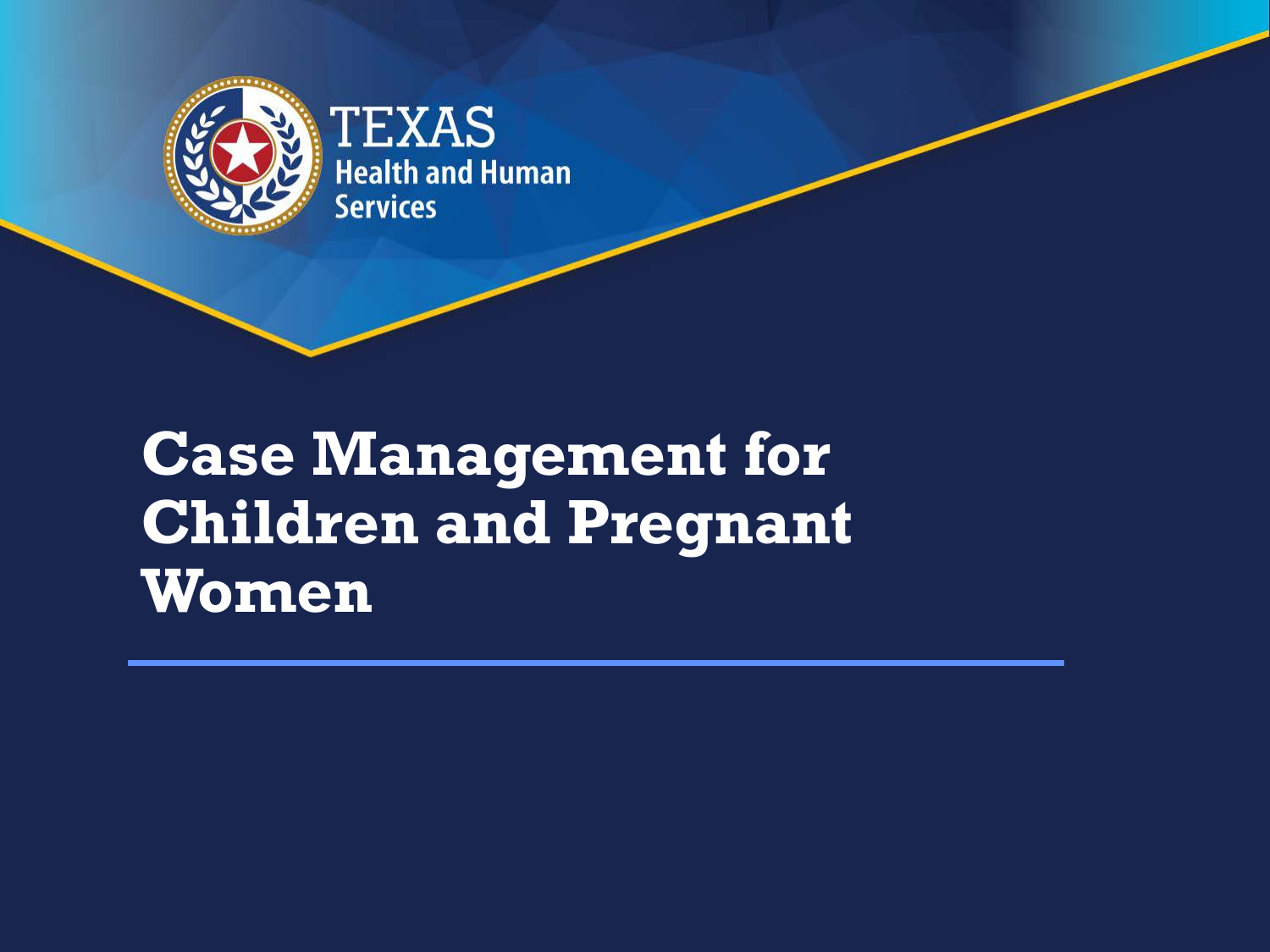### **What is Case Management for Children and Pregnant Women?**



- Is a Medicaid benefit and a component of the Texas Health Steps services
- Assist eligible clients in gaining access to medically necessary medical, social, educational and other services.
- Provide health related case management services to Medicaid eligible children and pregnant women.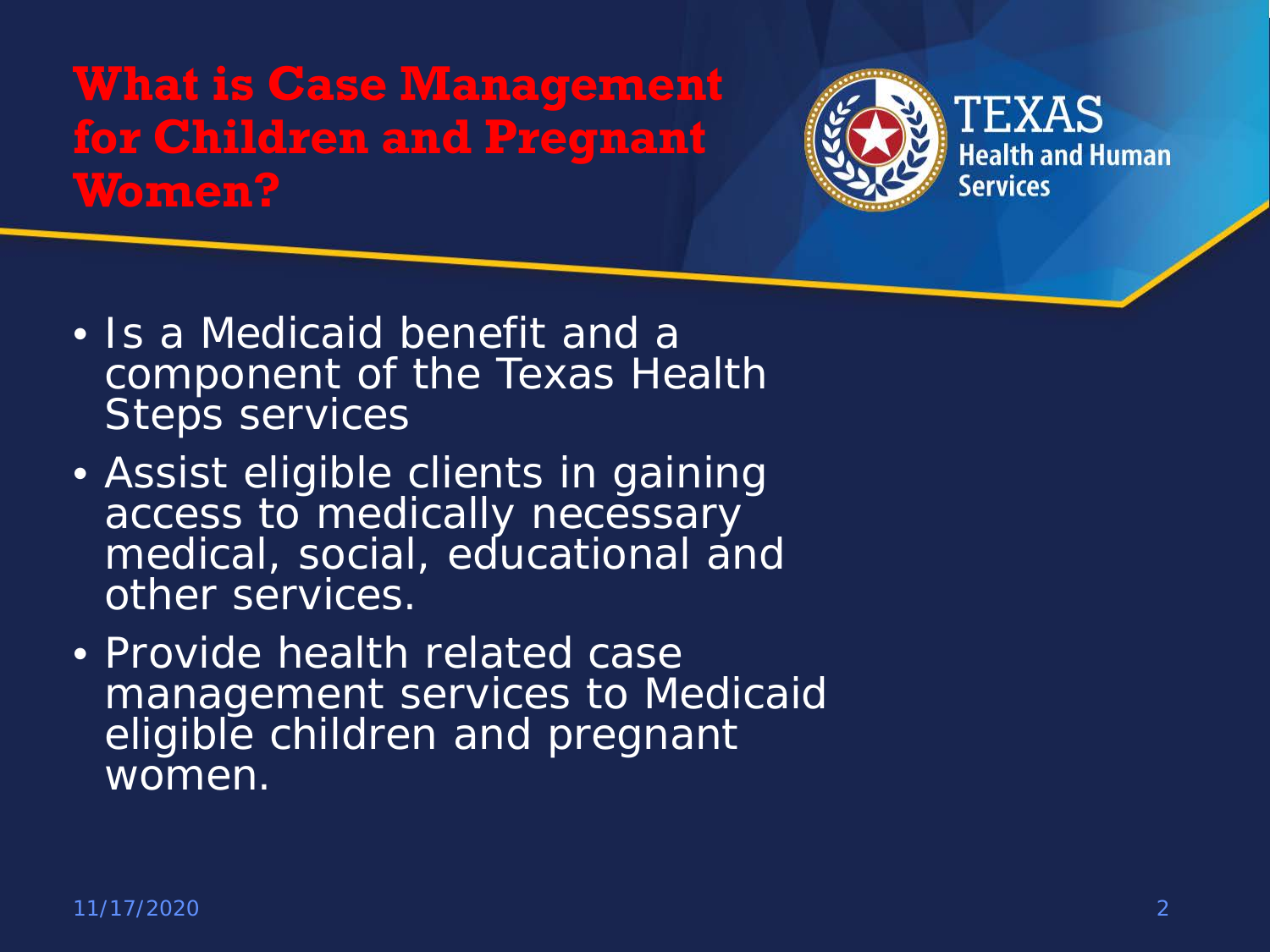# **Eligibility**

### **Comprehensive Services are available for Medicaid-eligible:**

- Children birth through age 20 with health condition or health risk
- Pregnant women of any age who have a high-risk condition

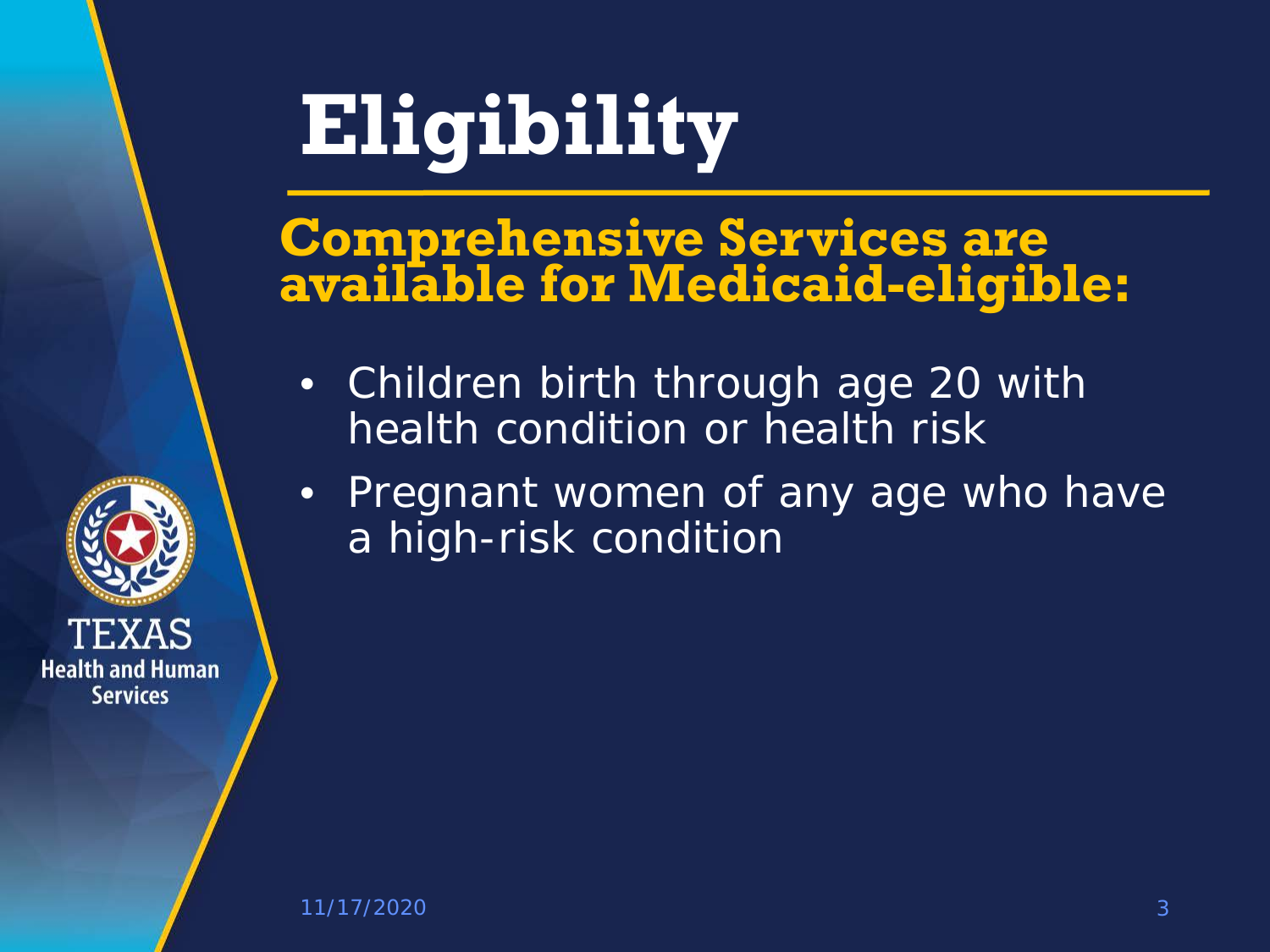# **Eligibility**

**Need assistance in gaining access to** medically necessary medical, social, educational, and other services related to the health condition, health risk or high-risk condition.



- **Want case management.**
- \* Because STAR Kids Health Plans are required to provide service coordination, those clients may not qualify for Case Management for Children and Pregnant Women. (Covered later in presentation.)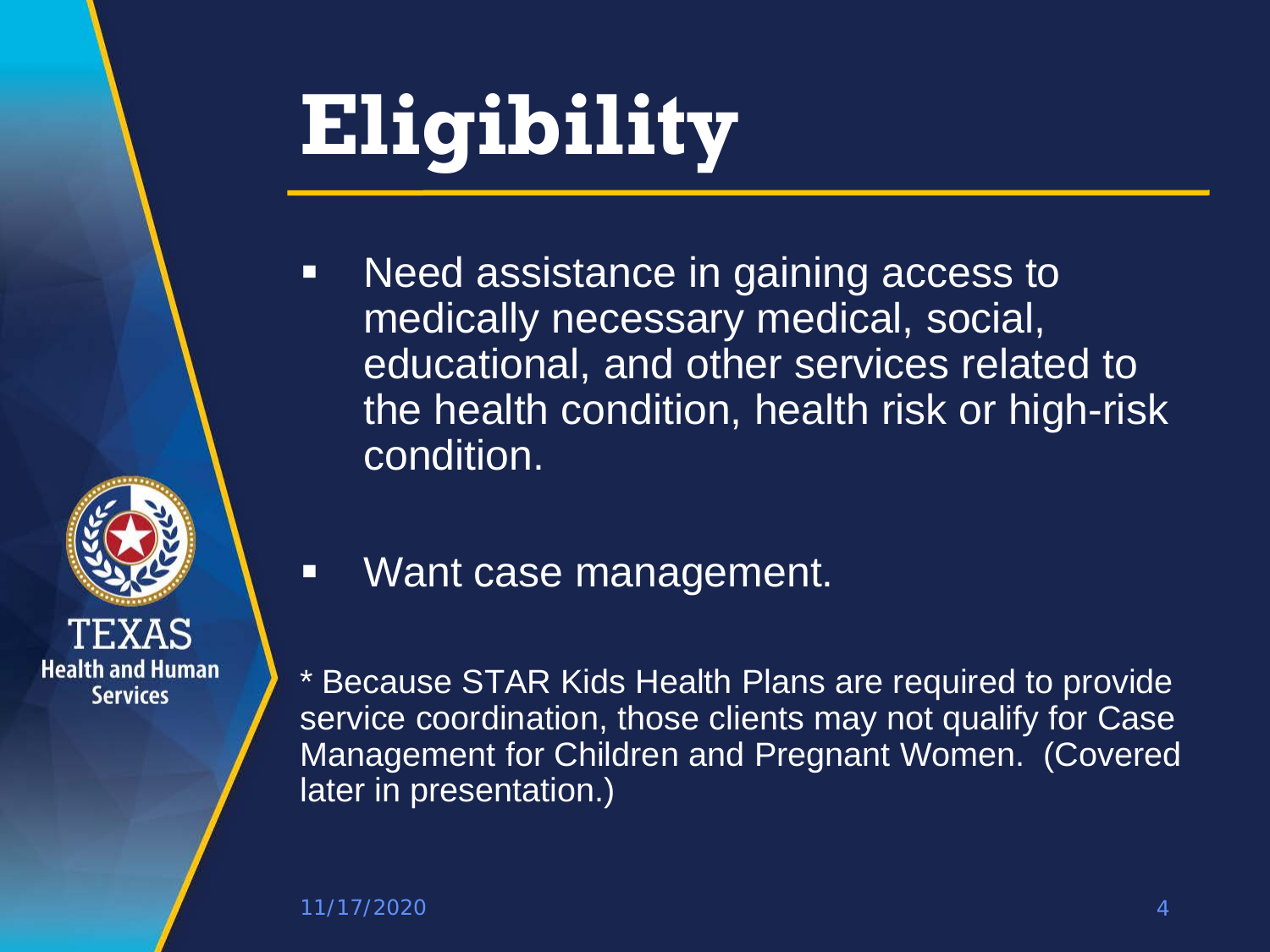### **Who are Case Management Providers?**



- Registered Nurses
- Licensed Social Workers

Nurses or Social Workers may work at:

- Non-profit agencies/organizations
- Individual Owners
- Health-care clinics
- Schools & school districts
- Rehabilitation centers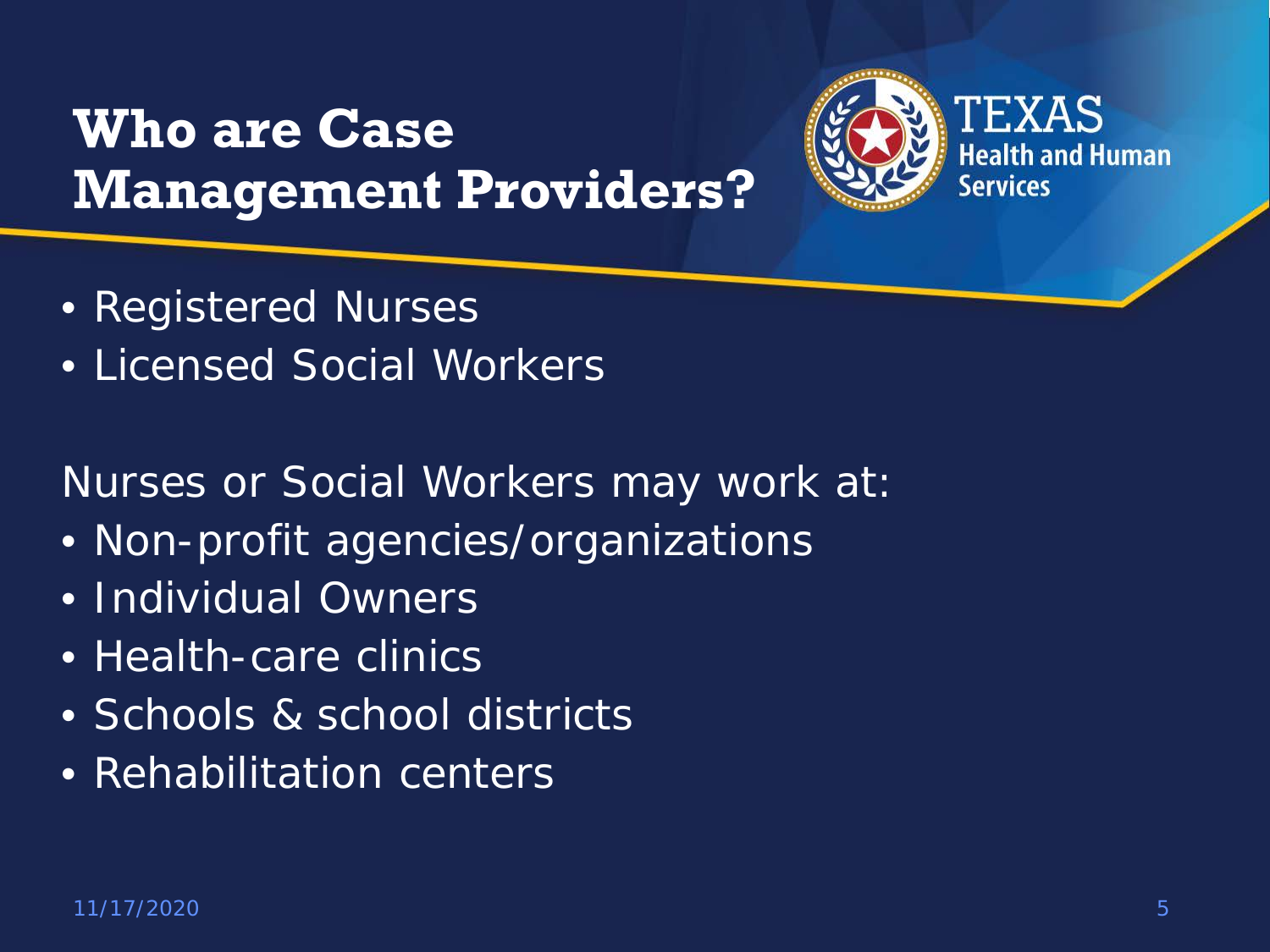### **How Does Case Management Help Families?**



- Identify needs of client and their family
- Develop plan to address needs
- Follow up with client and family to ensure needs have been addressed or resolved

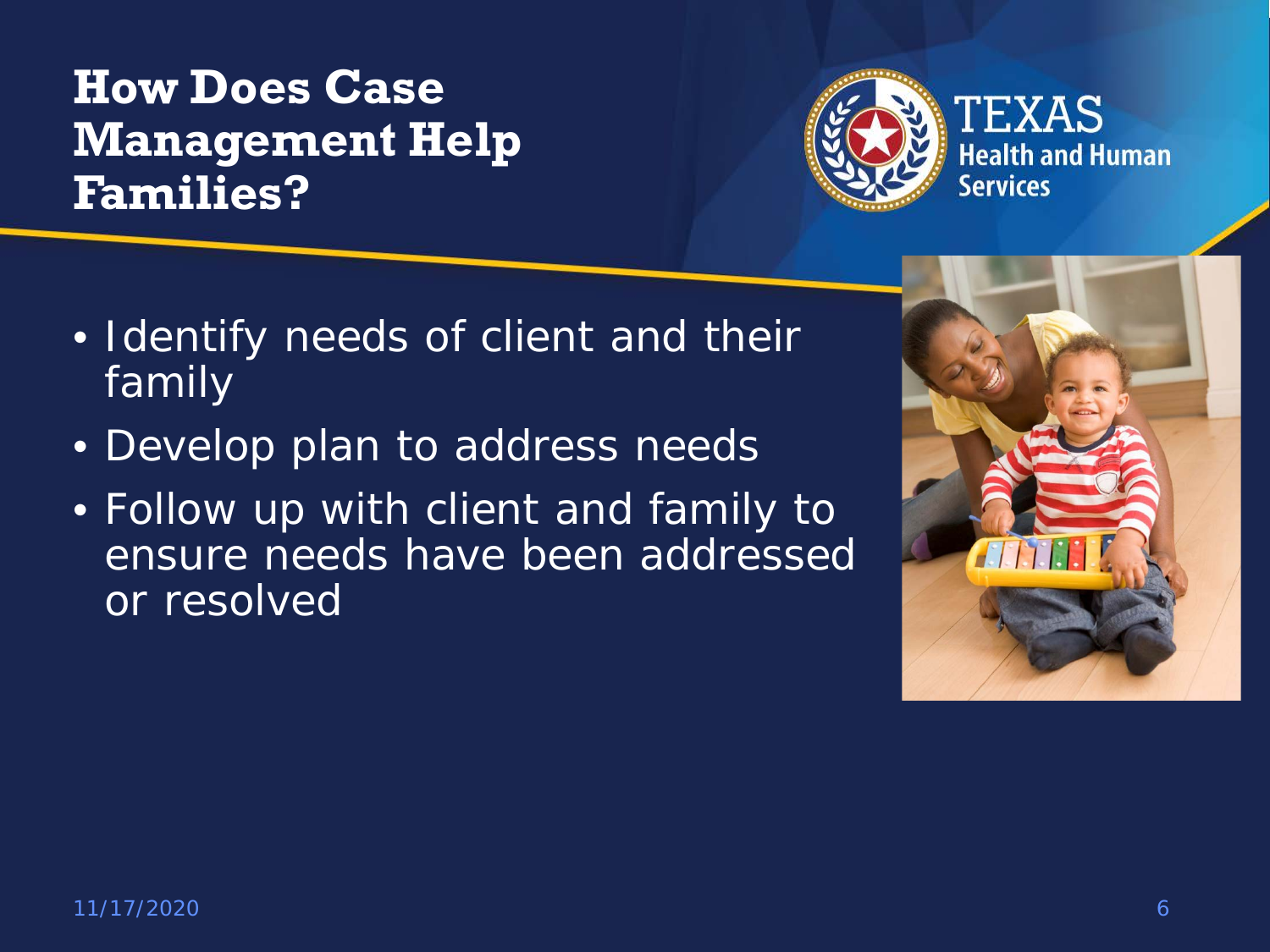**How this service may be different from other types of case management?**

- Home Visits are conducted.
- Visits are Face-to-Face.
- Case Manager may attend school meetings with parent to advocate for client.
- The whole family is assessed, not just the client.
- Services are provided only if client currently has needs related to their health condition or health risk.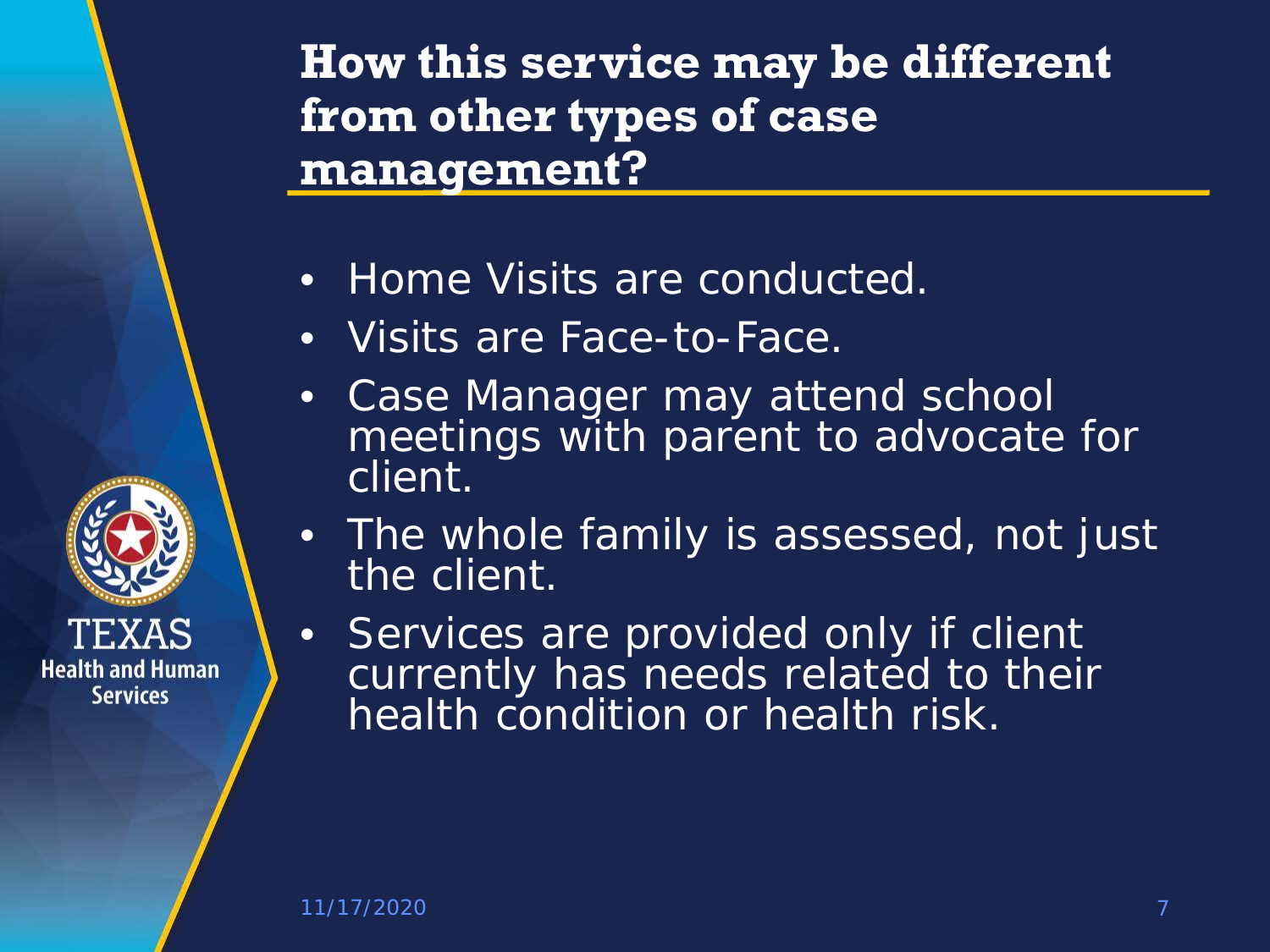

## ECI and Case Management: Working Together



### Referrals from ECI

- Before or at Transition
- For other family members—pregnant mom, siblings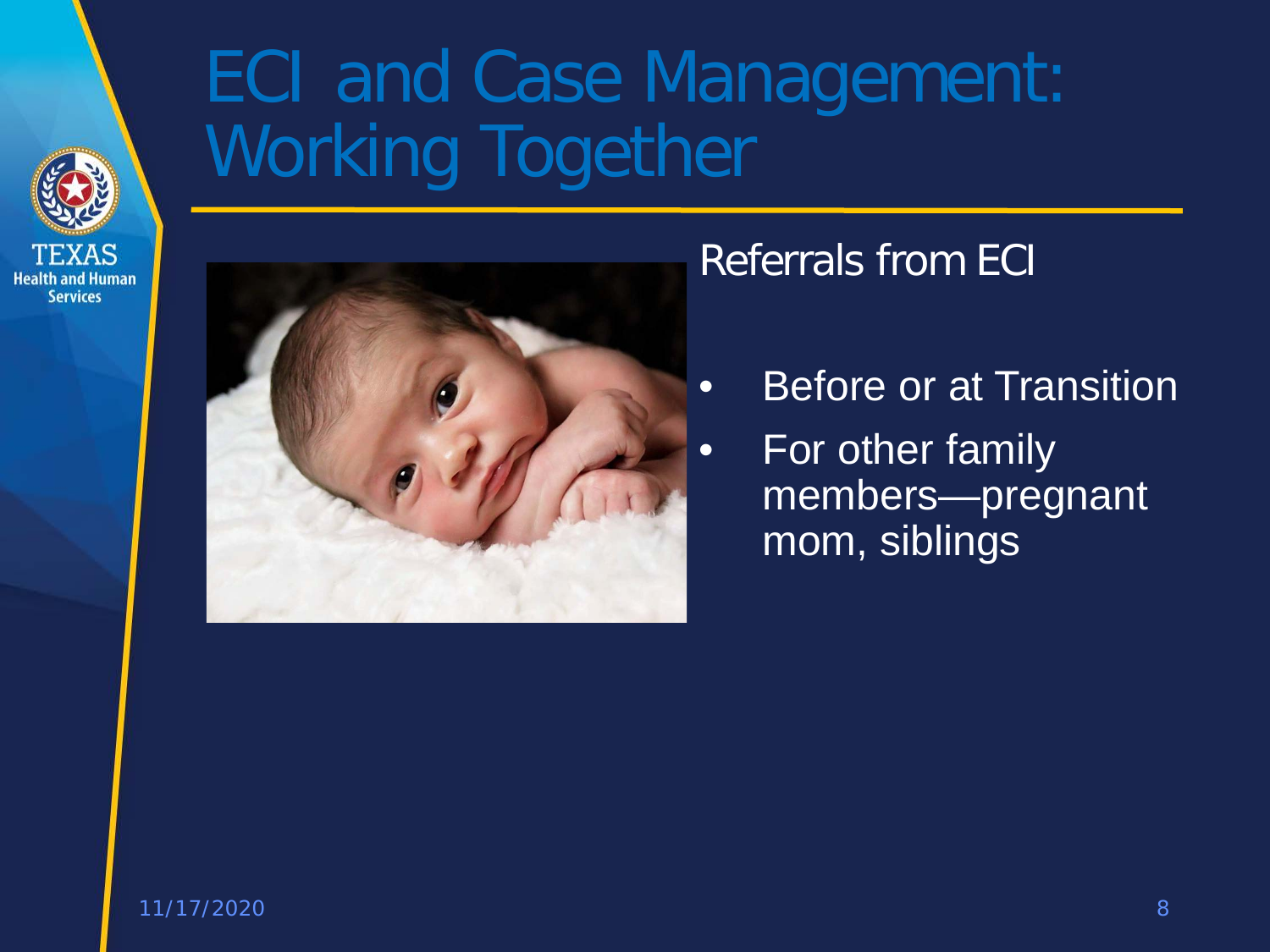

# Medicaid Type

Case Management Services are dependent upon the type of Medicaid:

Assistance with accessing necessary medical, social, educational and other services related to health condition or highrisk condition

Assistance with accessing, advocating for and coordinating education/school services.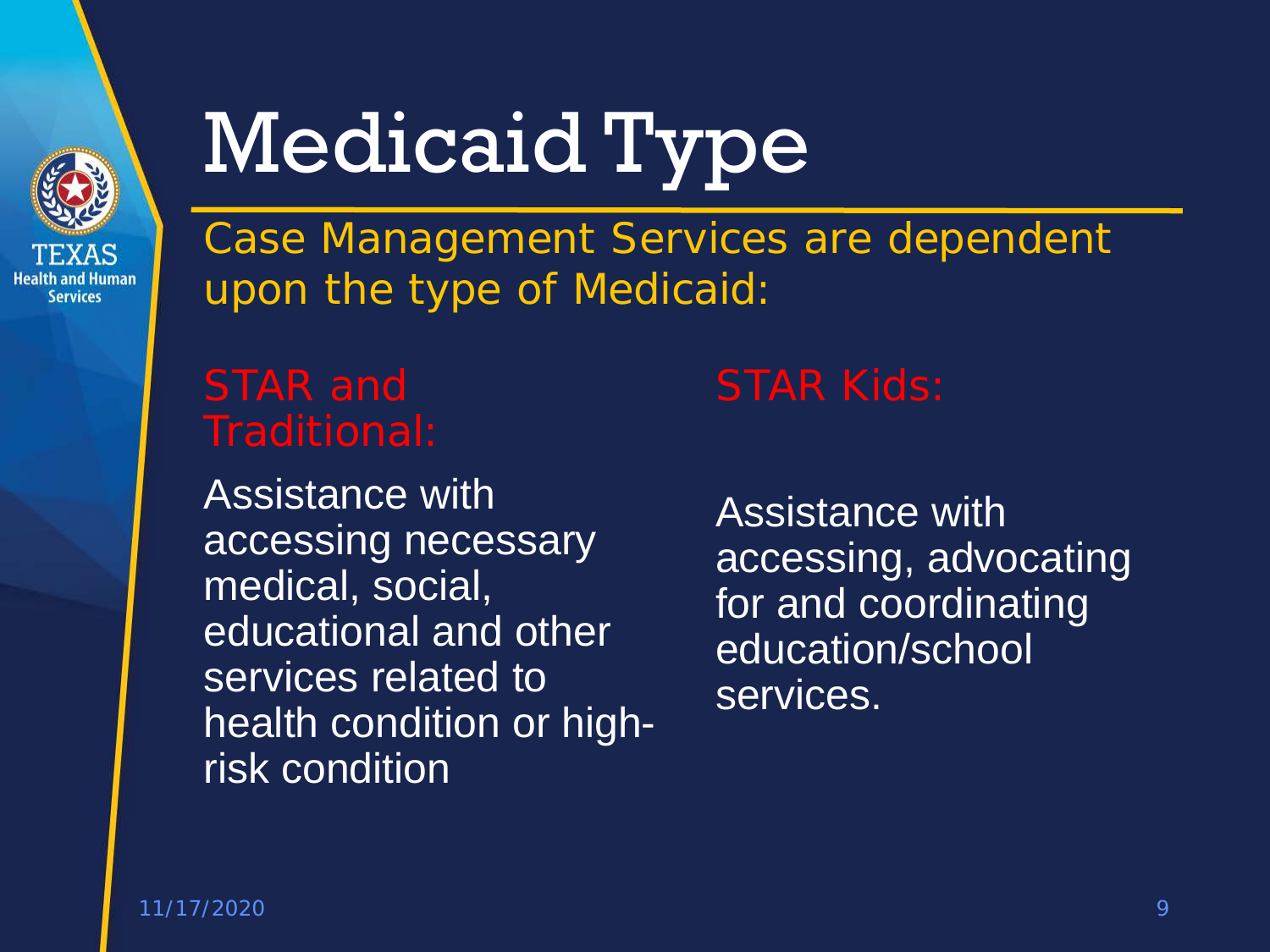### **Case Management Scenario: High-Risk Pregnancy**



#### **Enrolled in STAR Medicaid**

**Referred by Shelter:**

- No Prenatal Care/in 2nd Trimester
- Homeless
- Depressed

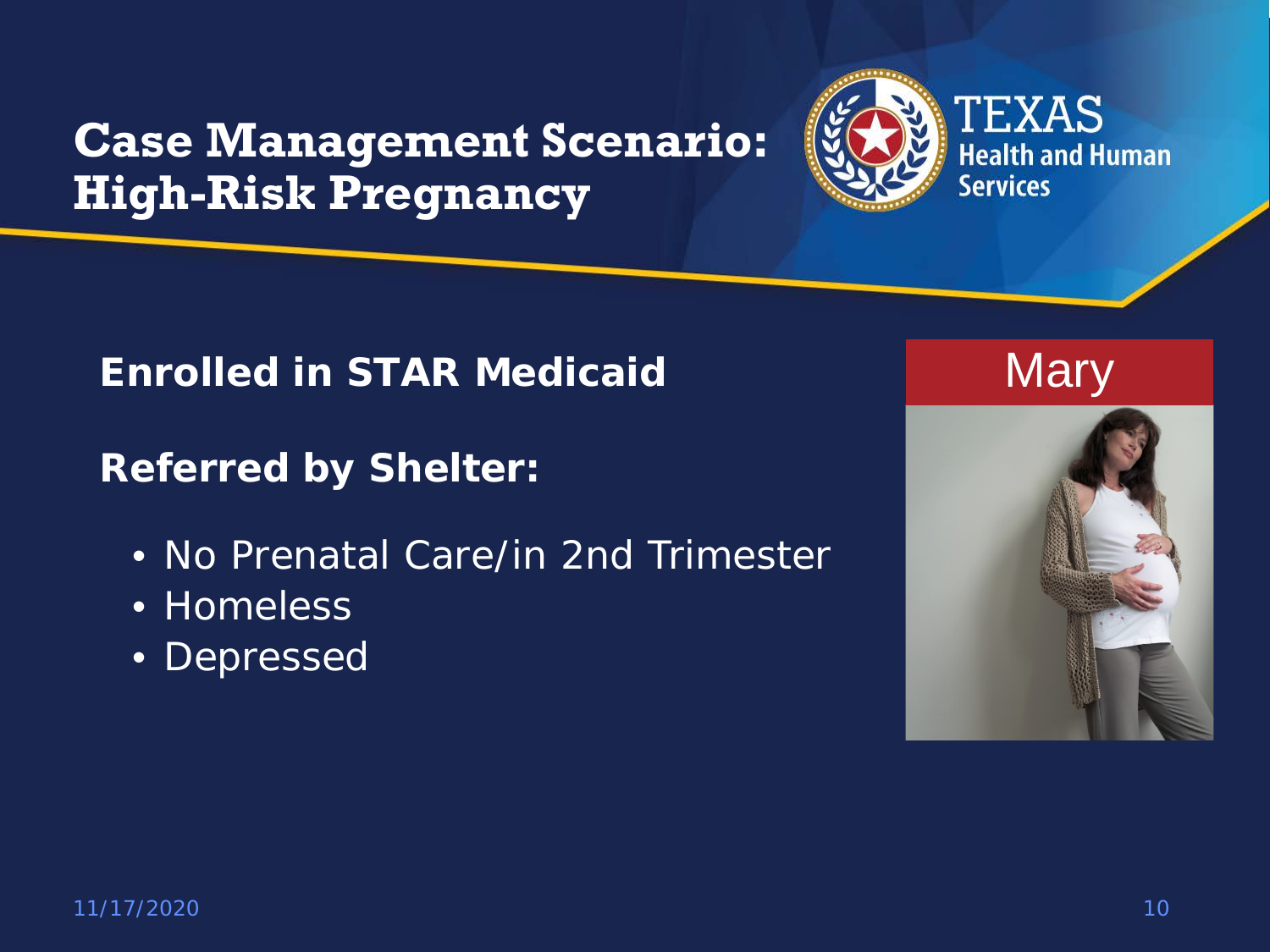### **Case Management Scenario: High-Risk Pregnancy**



#### **Case Management for Children and Pregnant Women Case Manager:**

• Referrals to counseling, WIC, and housing

#### **STAR Service Coordinator:**

• Follow up to ensure OB care has begun; placed in high risk group

**Mary** 

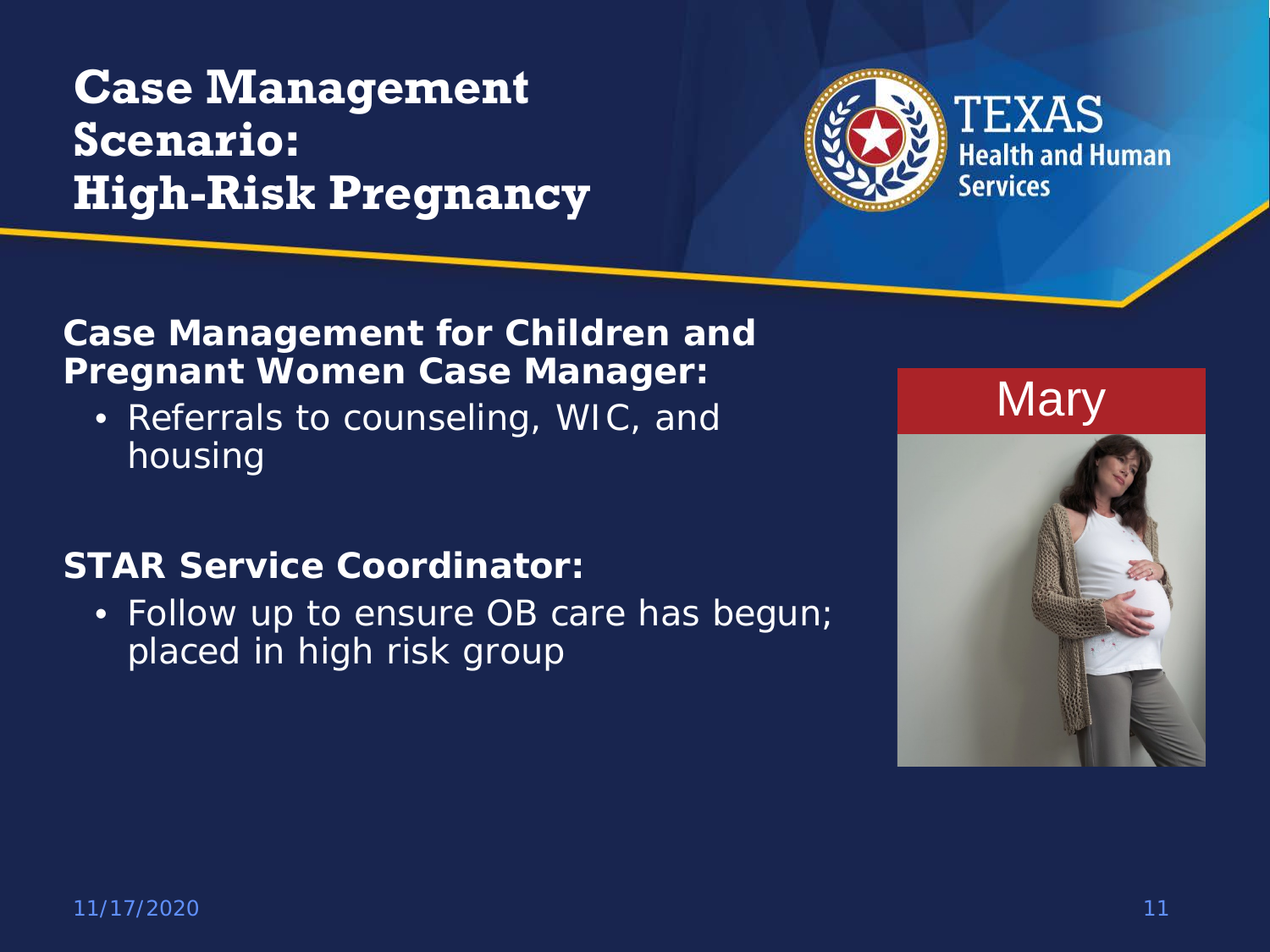### **Case Management Scenario: Mental Health Condition**



### **Enrolled in STAR Kids**

### **Concerns:**

- Bipolar Disorder
- Now living with Grandma
- Stopped taking medication
- Suspended from school

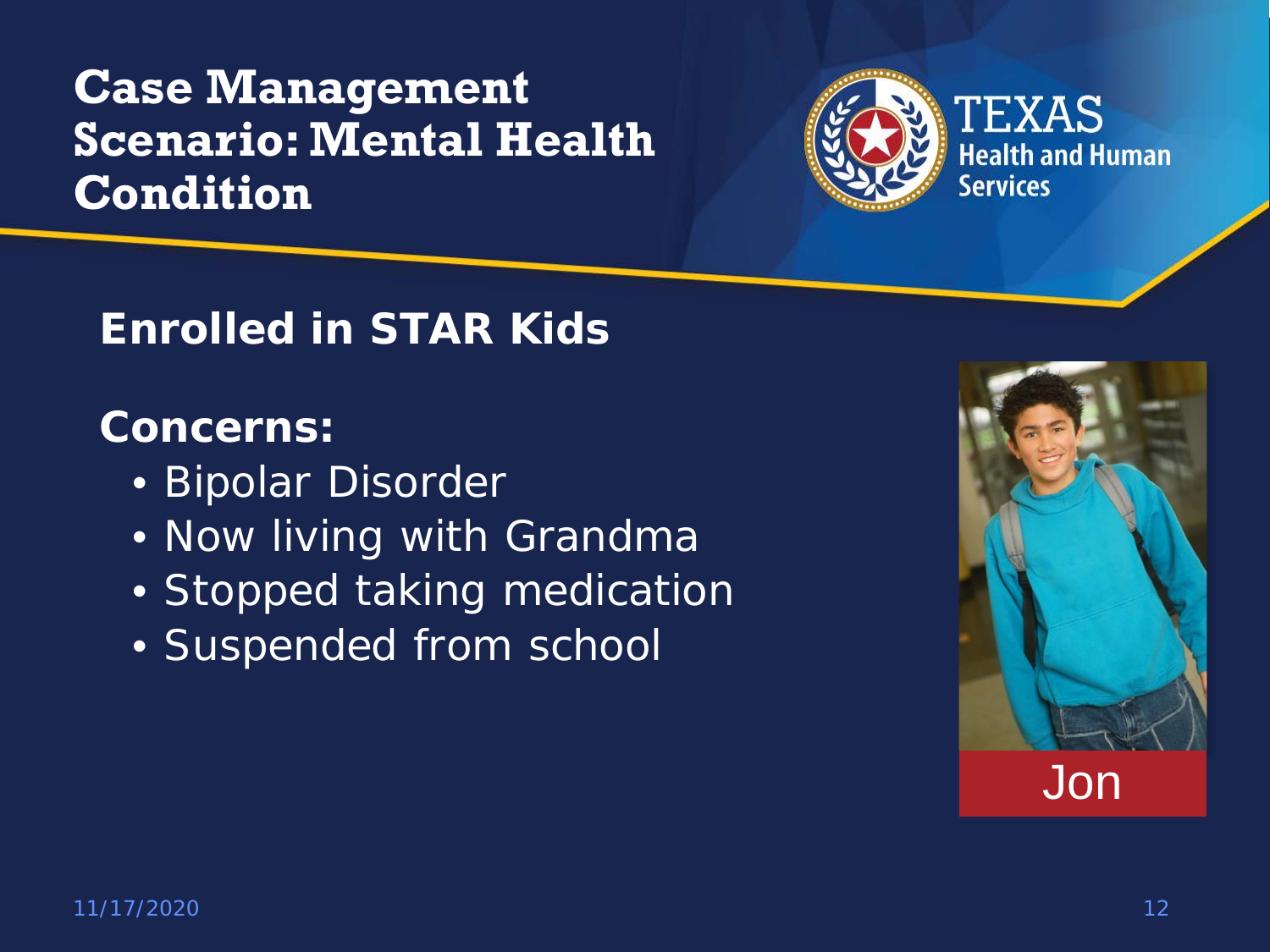### **Case Management Scenario: Mental Health Condition**



**STAR Kids Service Coordinator performs assessment and determines needs:** 

- Mental health services--links family to **services**
- School meeting support--makes referral to Case Management for Children and Pregnant Women or to other educational support services

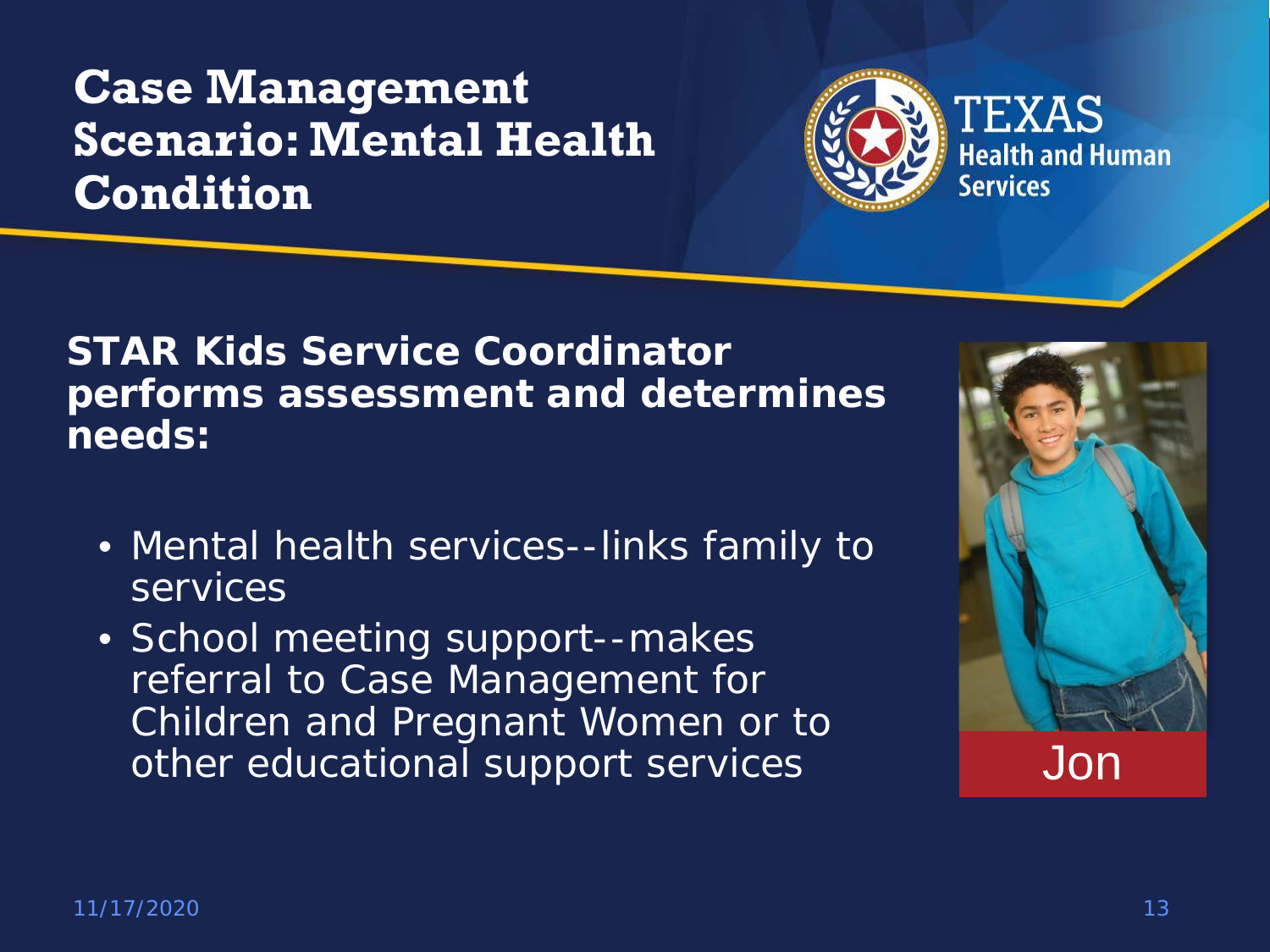### **Case Management Scenario: Mental Health Condition**



### **Case Management for Children and Pregnant Women Case Manager:**

- Meets with grandparent to understand school issues
- Attends school meeting with grandparent to advocate for additional services.

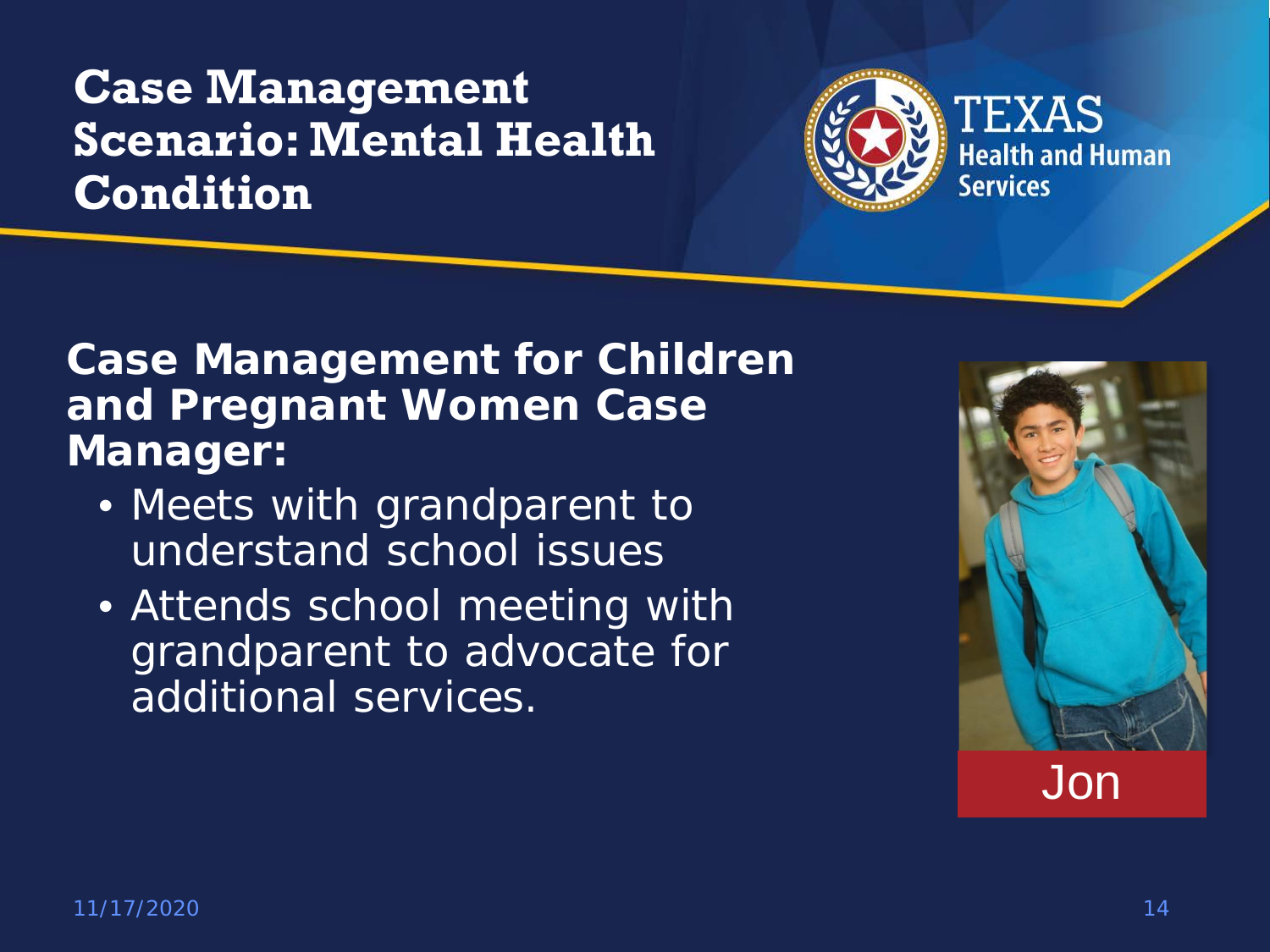### **Who can refer to Case Management for Children and Pregnant Women?**

#### STAR and Traditional STAR Kids

- Texas Health Steps
- ECI
- Health Plans
- Community Agencies
- Schools
- Mental Health Professionals
- Anyone

- STAR Kids Health Plan Service **Coordinator**
- Anyone for needs related to school assistance

**Health and Human Services**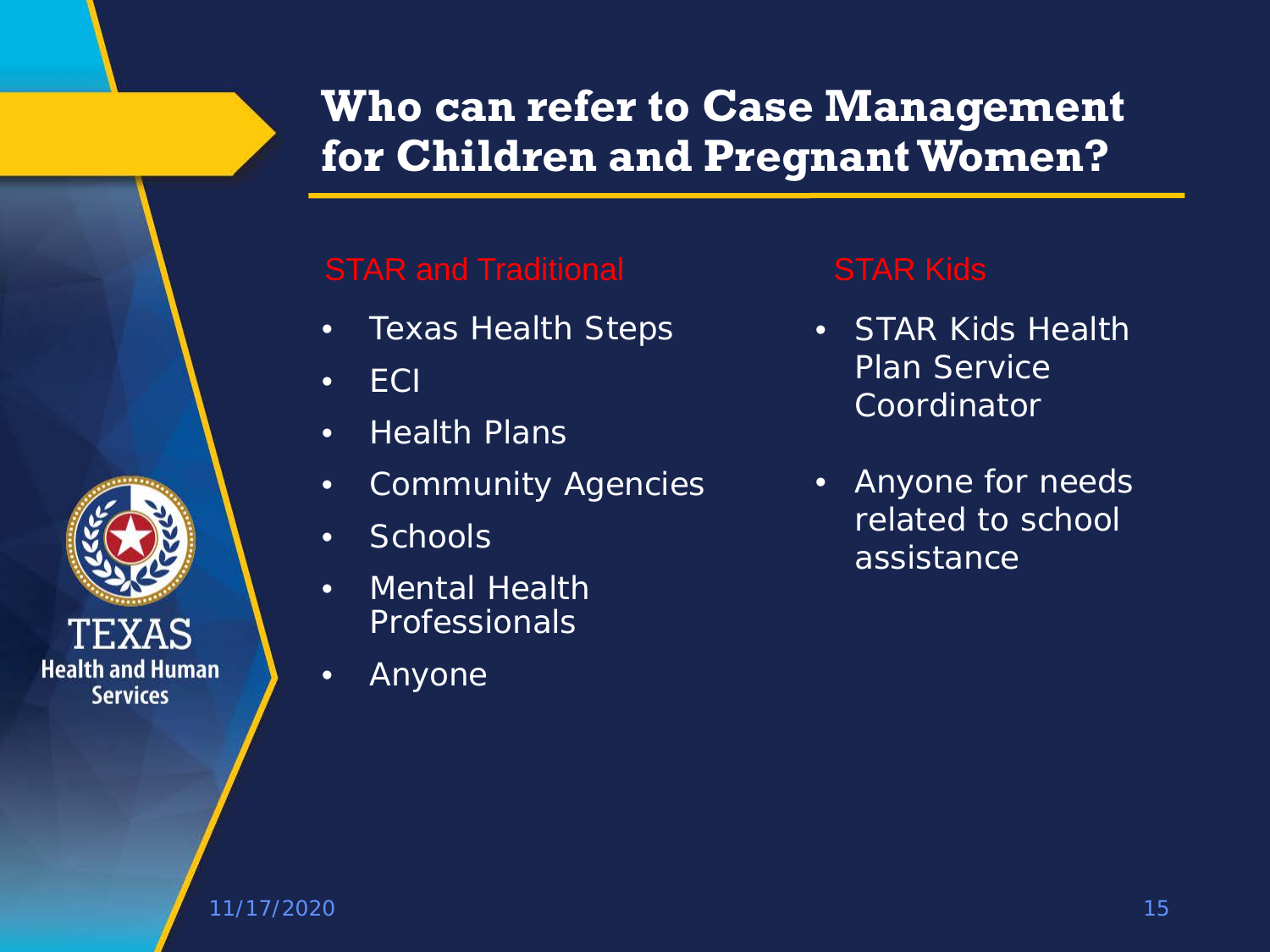## **How to Make a Referral?**



#### [Link to referral page](https://hhs.texas.gov/doing-business-hhs/provider-portals/health-services-providers/case-management-providers-children-pregnant-women)

- Make a Referral to Case Management

Providers may choose to complete a referral form (MS Word) and fax it to Texas Health Steps. The fax number is 512-533-3867.

For clients enrolled in STAR or Traditional Medicaid, you can make a referral by:

- Calling 877-THSteps (877-847-8377).
- Contacting a case manager (PDF).
- Submitting the Case Management Referral form (MS Word).

For clients enrolled in STAR Kids:

• Health Plan service coordinators and others can refer by submitting the Request for Case Management for STAR Kids Clients (MS Word).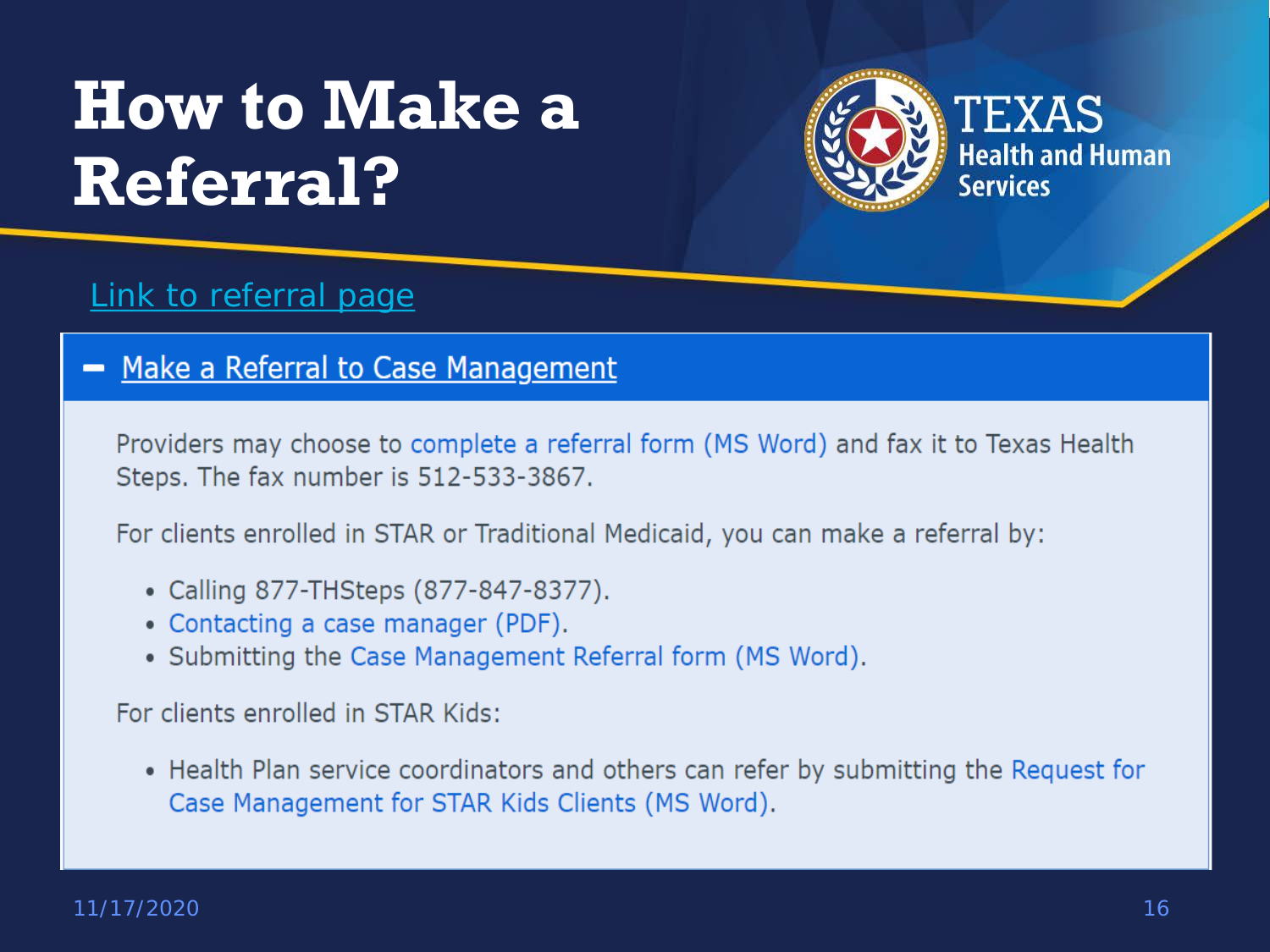### **STAR Kids Referral Form – on website**

#### **REQUEST FOR CASE MANAGEMENT** For Clients Enrolled in STAR Kids

| $\overline{+}$   | <b>For Clients Enrolled in STAR Kids</b>                        |                                 |                                        |                             |  |  |  |  |
|------------------|-----------------------------------------------------------------|---------------------------------|----------------------------------------|-----------------------------|--|--|--|--|
|                  | <b>REFERRAL</b>                                                 |                                 |                                        |                             |  |  |  |  |
|                  | Referral                                                        | Name of Person Making Referral: |                                        | Name of Health Plan/Agency: |  |  |  |  |
|                  | Date:                                                           |                                 |                                        |                             |  |  |  |  |
|                  | Phone Number for Person Making<br>Referral:                     |                                 | Fax Number for Person Making Referral: |                             |  |  |  |  |
|                  |                                                                 |                                 |                                        |                             |  |  |  |  |
|                  |                                                                 |                                 |                                        |                             |  |  |  |  |
|                  | Do you Desire Information Regarding the Status of the Referral? |                                 |                                        |                             |  |  |  |  |
| <b>NO</b><br>YES |                                                                 |                                 |                                        |                             |  |  |  |  |
|                  |                                                                 |                                 |                                        |                             |  |  |  |  |

| <b>CLIENT INFORMATION</b>                                             |       |       |                                                     |      |         |  |  |
|-----------------------------------------------------------------------|-------|-------|-----------------------------------------------------|------|---------|--|--|
| Client Name:                                                          |       |       |                                                     | Male | Female  |  |  |
| Medicaid $#$ :<br>Pregnancy Condition:                                |       |       | Describe Medical/Health Condition/Risk or High-Risk |      |         |  |  |
| Language Preference:<br>Parent/Guardian Name (if client is under 18): |       |       |                                                     |      |         |  |  |
| <b>Residential Address:</b>                                           |       |       | City:                                               | ZIP: | County: |  |  |
| Phone<br>Numbers-                                                     | Home: | Work: | Cell:                                               |      | Other:  |  |  |

ADDITIONAL INFORMATION

Reason for Referral/Need for School Advocacy:

**TEXAS Health and Human Services**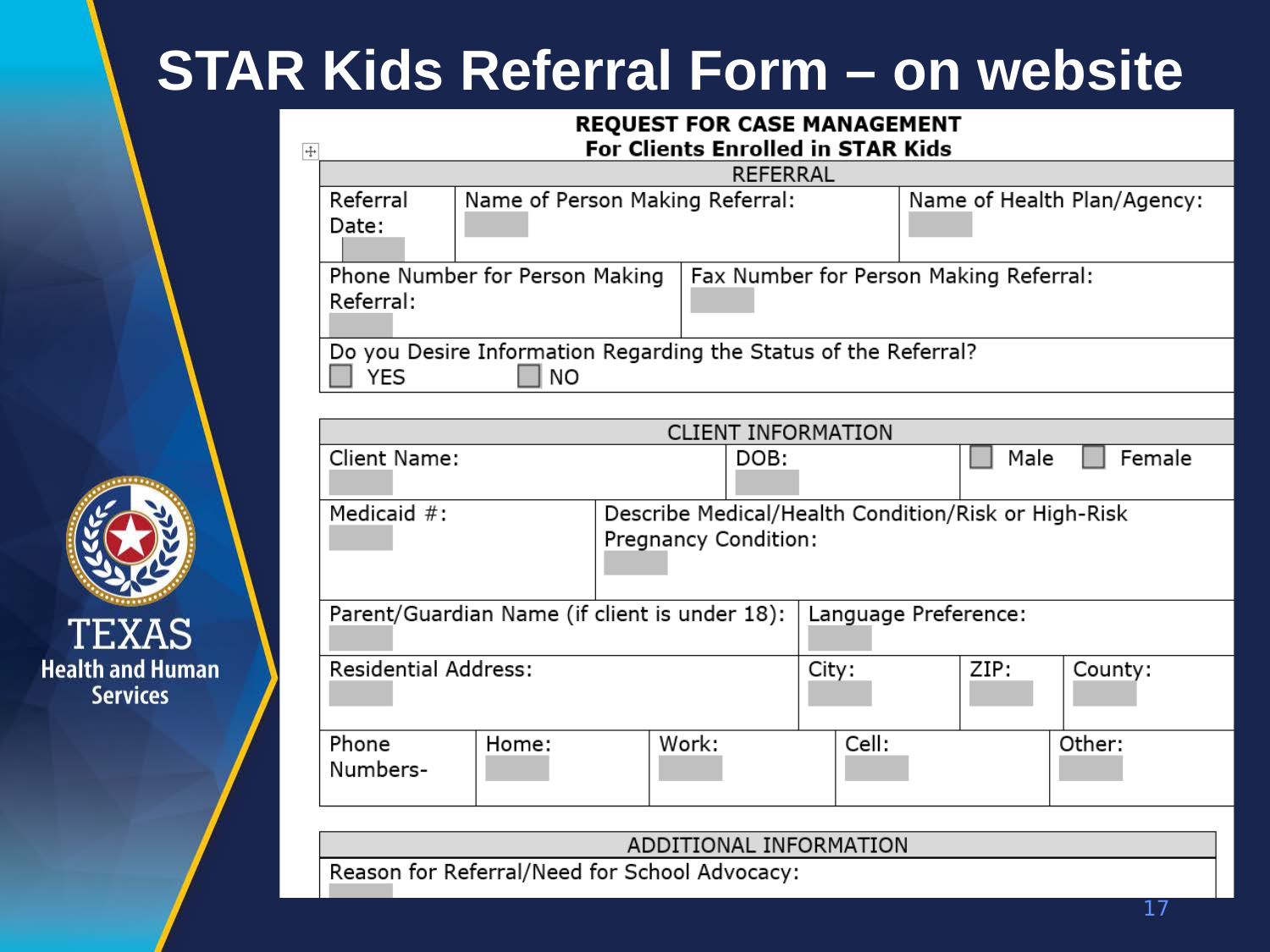### **STAR/Traditional Referral Form – on website**

#### **REFERRAL**

#### FOR CASE MANAGEMENT FOR CHILDREN AND PREGNANT WOMEN

| <b>REFERRAL</b>                                                                                                    |                                                                                        |  |  |  |  |  |
|--------------------------------------------------------------------------------------------------------------------|----------------------------------------------------------------------------------------|--|--|--|--|--|
| <b>Referral Date:</b>                                                                                              | Name of Person Making Referral:<br>Name of Referral Source (List agency/company name): |  |  |  |  |  |
|                                                                                                                    |                                                                                        |  |  |  |  |  |
| Referral Source (Please check one):                                                                                |                                                                                        |  |  |  |  |  |
| <b>Health Care Provider</b><br>$\Box$ ECI<br><b>Community Agency</b><br>School<br>City or County Health Department |                                                                                        |  |  |  |  |  |
| Health Plan                                                                                                        | State Agency:<br>Individual<br>Other                                                   |  |  |  |  |  |
| <b>Phone Number for Person Making Referral:</b><br>Fax Number for Person Making Referral:                          |                                                                                        |  |  |  |  |  |
|                                                                                                                    |                                                                                        |  |  |  |  |  |
| Do you Desire Information Regarding the Status of the Referral?<br>YES<br>∃ NO                                     |                                                                                        |  |  |  |  |  |

| <b>CLIENT INFORMATION</b>                     |       |                                                                          |      |         |  |  |  |
|-----------------------------------------------|-------|--------------------------------------------------------------------------|------|---------|--|--|--|
| <b>Client Name:</b>                           |       | DOB:                                                                     | Male | Female  |  |  |  |
| Medicaid #:                                   |       | Describe Medical/Health Condition/Risk or High-Risk Pregnancy Condition: |      |         |  |  |  |
| Parent/Guardian Name (if client is under 18): |       | <b>Language Preference:</b>                                              |      |         |  |  |  |
| <b>Residential Address:</b>                   |       | City:                                                                    | ZIP: | County: |  |  |  |
| <b>Phone Numbers-</b><br>Home:                | Work: | Cell:                                                                    |      | Other:  |  |  |  |

**ADDITIONAL INFORMATION** 

Reason for Referral/Need for case management:

11/17/2020 18

**TEXAS Health and Human Services**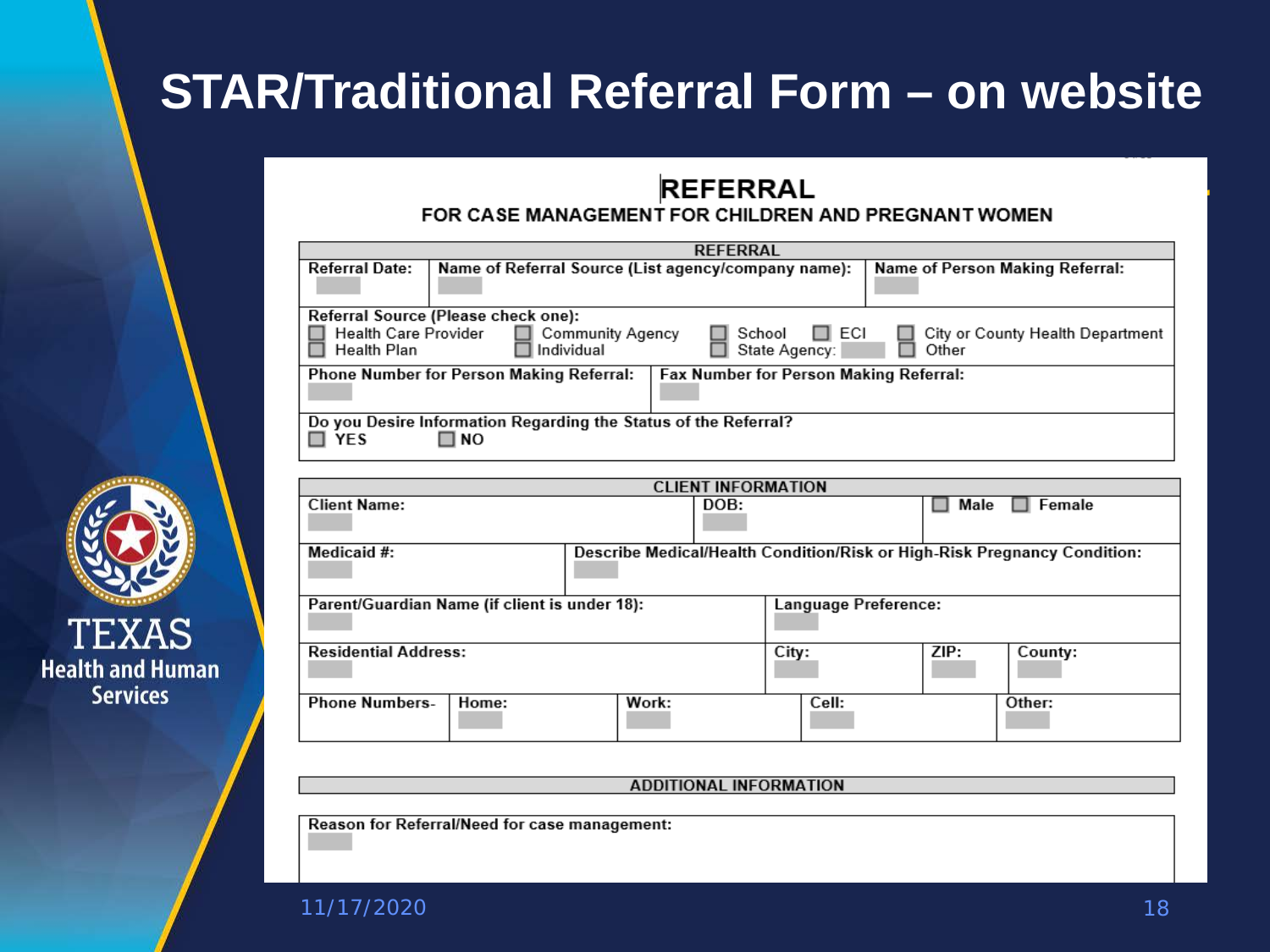**Actions following the referral (except STAR Kids):**



- Texas Health Steps attempts to contact client or parent.
- Texas Health Steps will:
	- o Educate
	- o Encourage
	- o Assist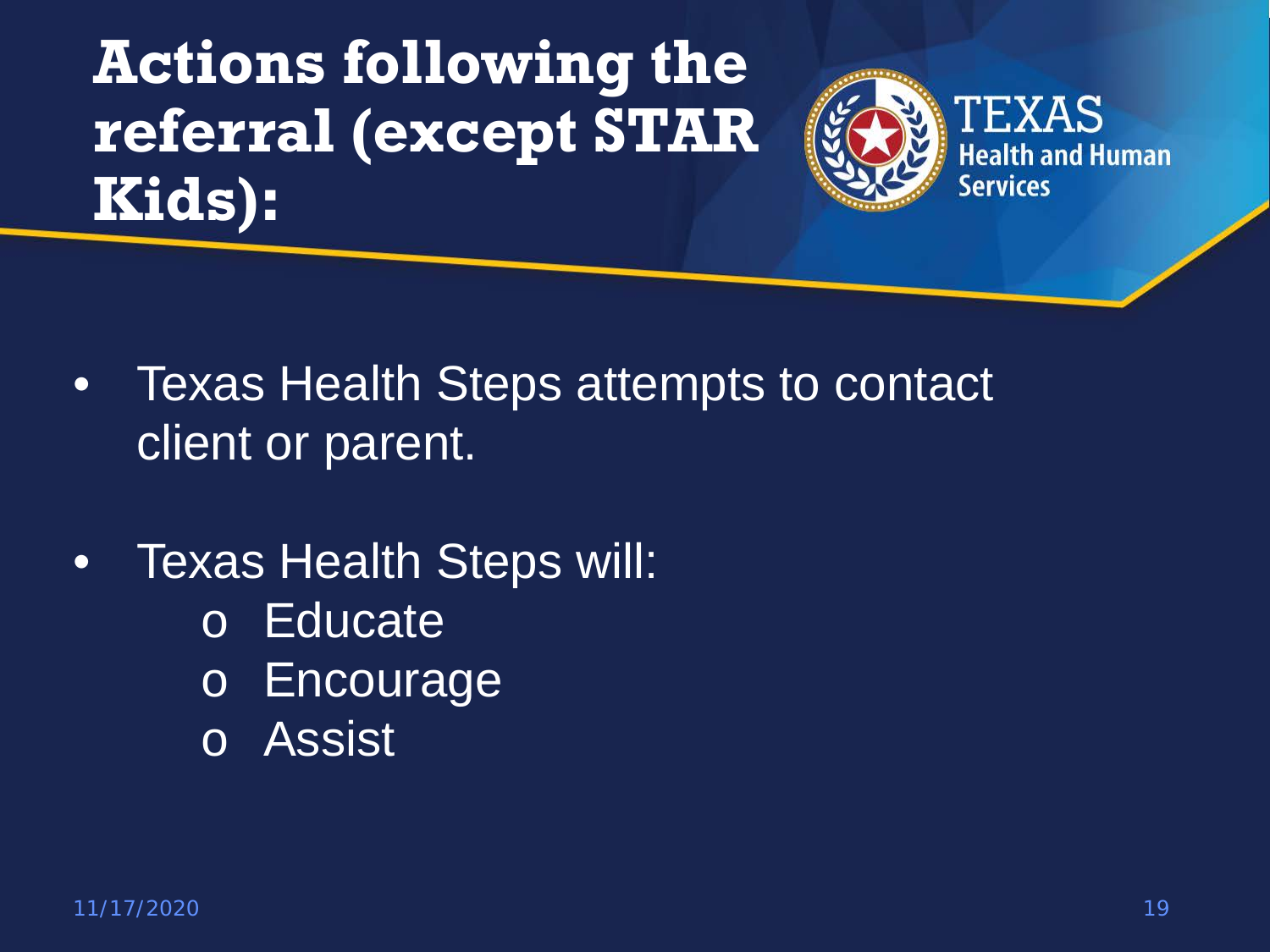**Actions following the referral continued (except STAR Kids):**



- If contacted and desire services, Texas Health Steps assists with scheduling appointment.
- Or sends them list of case management providers.
- If no contact, Texas Health Steps mails letter to client.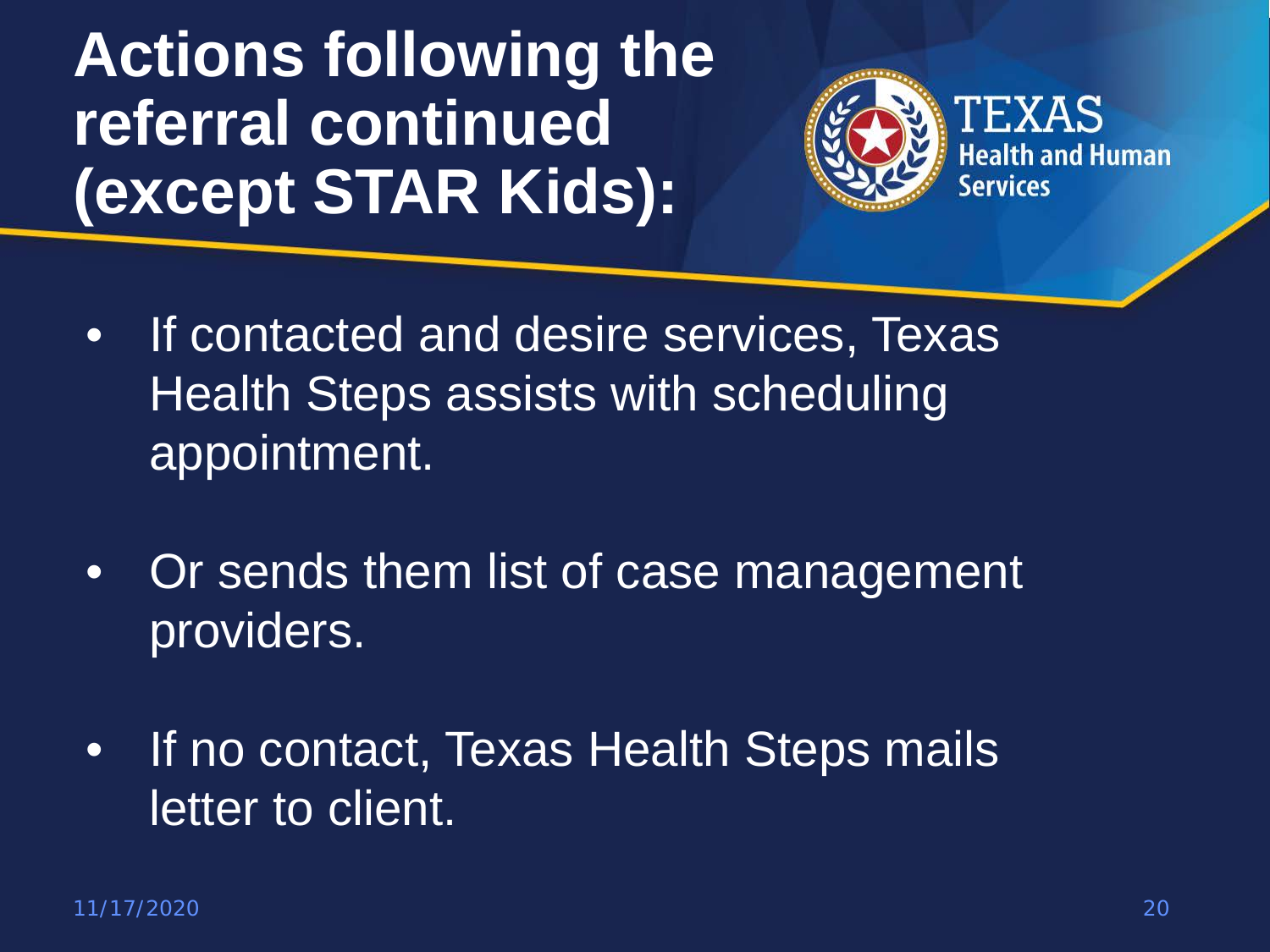

## **For More Information**

You may learn more about Case Management at:

[https://hhs.texas.gov/doing-business-hhs/provider](https://hhs.texas.gov/doing-business-hhs/provider-portals/health-services-providers/case-management-providers-children-pregnant-women)portals/health-services-providers/casemanagement-providers-children-pregnant-women

Please call us at 512-776-2168 or find our email addresses under "Contact Program Staff" with link above.

Questions may be sent to: [askcm@hhsc.state.tx.us](mailto:askcm@hhsc.state.tx.us)